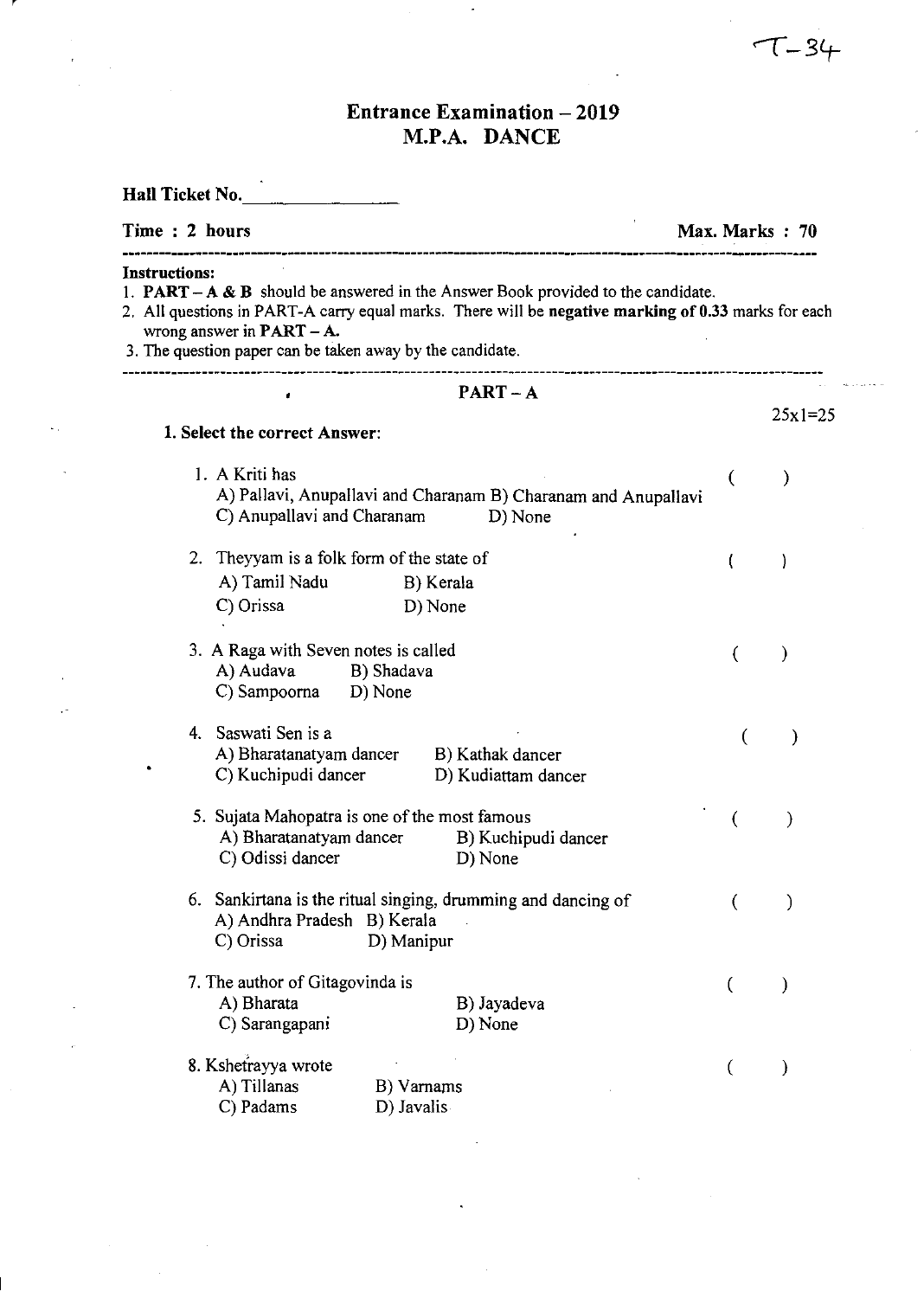$T-34$ 

| 9. Tamasha is a folk dance form of                                                                                          |                  | ⟩             |
|-----------------------------------------------------------------------------------------------------------------------------|------------------|---------------|
| $A)$ $A.P$<br>B) Kerala                                                                                                     |                  |               |
| C) Telangana<br>D) Maharashtra                                                                                              |                  |               |
| 10. The number of Sirobhedas according to Abhinaya Darpana is<br>A)9<br>$B)$ 8<br>$C$ ) 7<br>$D)$ 10                        | $\overline{(\ }$ |               |
|                                                                                                                             |                  |               |
| 11. The Hastas used for depicting God Vishnu<br>A) Kapitthas<br>B) Pataka<br>D) Sikhara<br>C) Tripatakas                    | (                | ⟩             |
| 12. The folk dance form Tappetagullu belongs to the state of<br>A) Maharashtra<br>B) Andhra Pradesh                         | €                | €             |
| C) Manipur<br>D) Karnataka                                                                                                  |                  |               |
| 13. The number of Samyutha Hastas according to Abhinya Darpana<br>B) 24 C) 13 D) 8<br>A) 28                                 | €                | $\mathcal{E}$ |
| 14. The author of Adhyatmaramayana keertanas is<br>A) Kshetrayya B) Munipalle Subrahmanya Kavi<br>C) Syamasastri D) Tukaram | €                | $\mathcal{Y}$ |
| 15. Ashtapadi has<br>A) 8 stanzas<br>B) 6 stanzas C) 12 stanzas D) 10 stanzas                                               | €                | ⟩             |
| 16. One of the 'Trinity' who wrote extensively on Lord Rama is<br>A) Ramadas B) Dikshitar C) Tyagaraja D) Syama Sastry      | €                | )             |
| 17. Sachi is a<br>A) Greeva bheda B) Drishti bheda C) Pada bheda<br>D) None                                                 | (                | €             |
| 18. The tala angas of Dhruvatalam is<br>B) 1100<br>A) 101<br>C) 100<br>D) 1011                                              |                  |               |
| 19. Tribhanga is the basic stance of<br>A) Bharatanatyam<br>B) Odissi<br>C) Mohiniattam<br>D) Kathak                        | €                |               |
| 20. The number of kriyas for Chaturasra jati dhruvatalam<br>B) 15 C) 17<br>D) 8<br>A) 14                                    | €                |               |
| 21. Mani Madhava Chakkiar is an exponent of<br>B) Kudiyattam<br>A) Kathakali<br>D) Mohiniattam<br>C) Kalaripaiyattu         | €                |               |

 $\frac{1}{\sqrt{2}}$ 

 $\sim$ 

à,